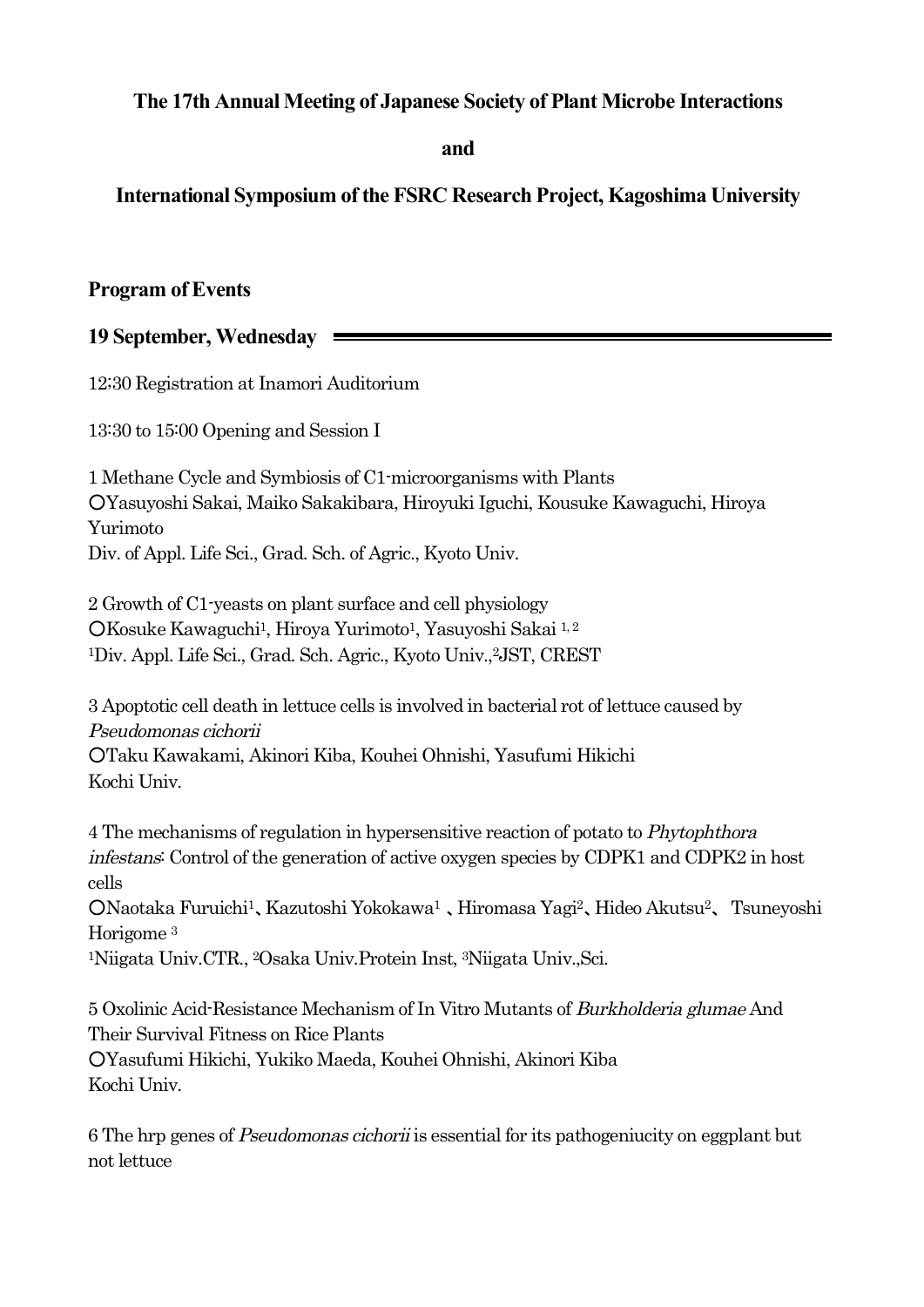○Makoto Koyanagi, Masayuki Tanaka, Kouhei Ohnishi,Akinori Kiba, Yasufumi Hikichi Kochi Univ.

Break

15:15 to 16:45 Session II

7 Expression of the IRT1 gene in M. huakuii subsp. rengei promotes metal accumulation in nodules on Astragalus sinicus.

Akiko Ike<sup>1</sup>, Rutchadaporn Sriprang<sup>1</sup>, Mitsuo Yamashita<sup>1</sup> andOYoshikatsu Murooka<sup>2</sup> 1Osaka Univ. 2Hiroshima Inst. Technol.

8 Study of GFP-tubulinα6 in root hairs during Lotus-Mesorhizobium interaction OF. M. Perrine-Walker<sup>1</sup>, H. Kouchi<sup>2</sup> and R.W. Ridge<sup>3</sup> <sup>1</sup> Department of Biology, Division of Natural Sciences, International Christian University, Mitaka 181-8585, Tokyo, Japan <sup>2</sup> Department of Plant physiology, National Institute of Agrobiological Sciences, Tsukuba, 305-8602, Ibaraki, Japan <sup>3</sup> Department of Biology, Division of Natural Sciences, International Christian University, Mitaka 181-8585, Tokyo, Japan

9 Genetic diversity of Lotus pacificus indigenous to Southwest Islands of Japan ○Masatsugu Hashiguchi1, Kazuhiko Saeki2, Ryo Akashi <sup>1</sup> 1Univ. of Miyazaki FSRC, 2Nara Woman's Univ.

10 New insight on the genes associated with nodulation of Lotus japonicus Hiroshi Oyaizu, YongYi Li, ○YanXu Wang, Kaori Ishikawa, Keisuke Yokota, Chi-Te Liu, Masahiro Hisatomi, Shino Suzuki, Toshihiro Aono Biotechnology Res. Center,Univ. Tokyo

11 Characterization and positional cloning of Fix- mutant Ljsym89 of Lotus japonicus Md.Shakhawat Hossain<sup>1,2</sup>, OYosuke Umehara<sup>1,2</sup>, Shusei Sato<sup>3</sup>, Takakazu Kaneko<sup>3</sup>, Satoshi Tabata3, Masayoshi Kawaguchi2,4 and Hiroshi Kouchi1,2. 1. Natl. Inst. Agrobiol Sci, 2.CREST/JST, 3. Kazusa DNA Research Institute, 4. Department of Biol Sci, Grad School of Sci, The Univ. of Tokyo

12 Identification of the causative gene of Lotus japonicus hypernodulation mutant klavier ○Erika Oka-Kira1, Hikota Miyazawa1, Naoto Sato1, Guo-Jiang Wu21, Shusei Sato3, Satoshi Tabata3, Masaki Hayashi4, Kyuya Harada4, Masayoshi Kawaguchi 1,51Department of Biological Sci, Grad School of Sci, The Univ of Tokyo, 2South China Botanic Garden, 3Kazusa DAN Res Inst, 4National Inst Agrobiol Sci, 5CREST/JST

Brak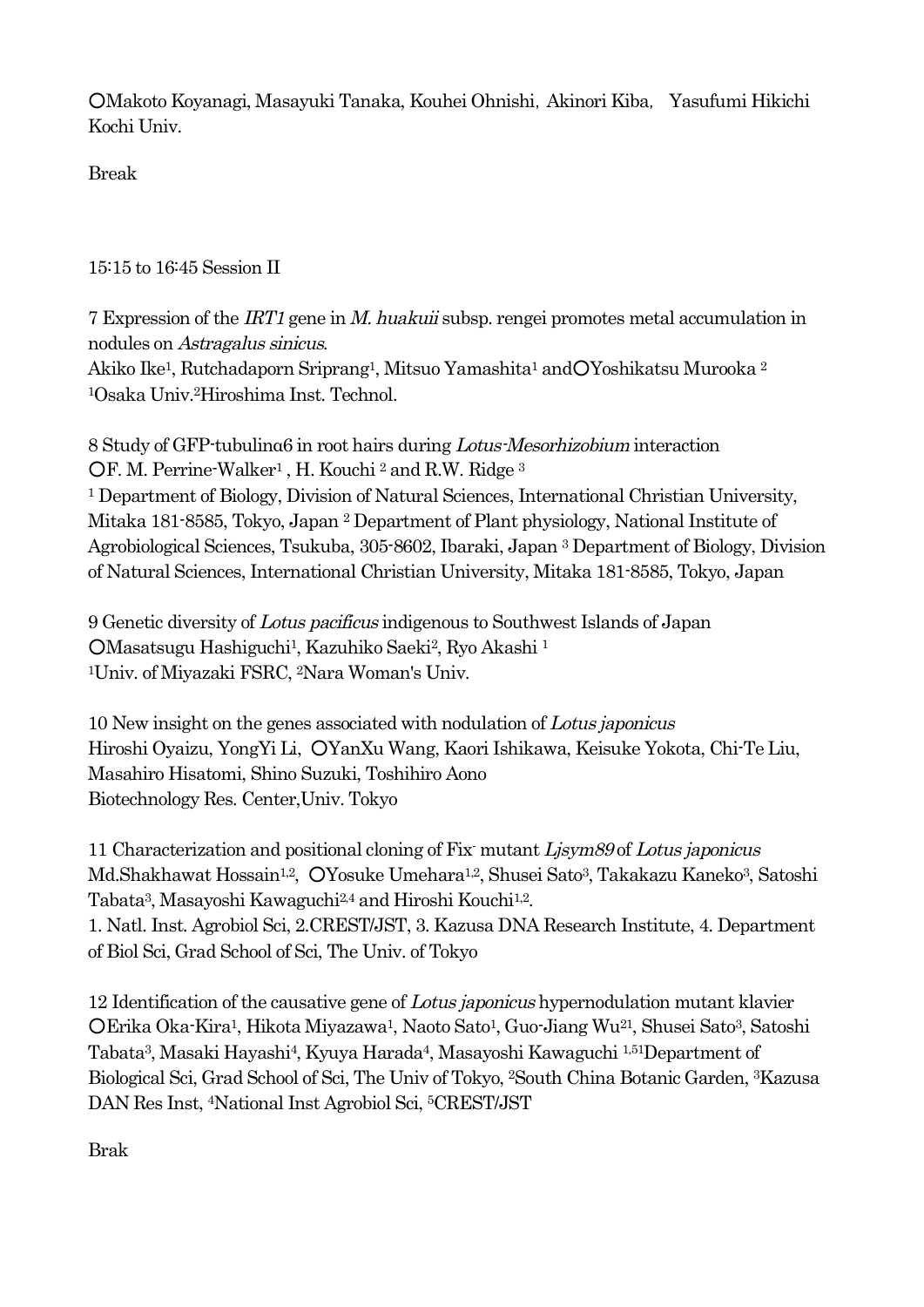17:00 to 17:45 Session III

13 ALB1 of Lotus japonicus is required for infection thread formation ○Koji Yano1, 2, Yosuke Umehara2, Haruko Imaizumi-Anraku2, Shusei Sato3, Satoshi Tabata3, Masayoshi Kawaguchi4, Hiroshi Kouchi2, Makoto Hayashi <sup>1</sup> 1Univ. of Munich, 2NIAS, 3Kazusa DNA Res. Inst., 4Tokyo Univ.

14 Communities of arbuscular mycorrhizal and non-mycorrhizal fungi colonizing the root of hypernodulating soybean mutant ○Kazunori Sakamoto1, Maki Tsukui <sup>2</sup> 1Grad. Sch. Hort. Chiba Univ., 2Grad. Sch. Sci. Tech. Chiba Univ.

15 Mycorrhizal-specific protein phosphorylation signal in Lotus japonicus ○Ryo Ohtomo 1, <sup>4</sup>、Tomoko Kojima 1, <sup>4</sup>、Tatsuhiro Ezawa <sup>2</sup>、Masayoshi Kawaguchi 3, <sup>4</sup> 1Natl.Inst.Livestock Grassland Sci., 2Hokkaido Univ., 3Univ. Tokyo4CREST

17:45 to 18:30 Discussion for presentations No.  $1 \sim 15$ 

18:45 Welcome reception at Educa

#### **20 September, Thirsday**

9:00 to 10:00 90 seconds presentations of even number posters

- 10:00 to 11:15 Poster session (even number posters)
- 11:15 to 12:00 Discussion for even number posters

12:00 to 14:00 Lunch

### **Symposium : The molecular aspect of plant-microbe interactions and plant immunity as a clue to enhance plant ability**

(Supported by Frontier Science Research Center, Kagoshima University)

14:00 to 14:15 Opening : Toshiki Uchiumi (Kagoshima University, Japan)

14:15 to 14:45

Haruko Imaizumi-Anraku (National Institute of Agrobiological Sciences, Japan) FUNCTIONAL ANALYSIS OF COMMON SIGNALING PATHWAY IN *LOTUS JAPONICUS* AND *ORYZA SATIVA*

14:45 to 15:15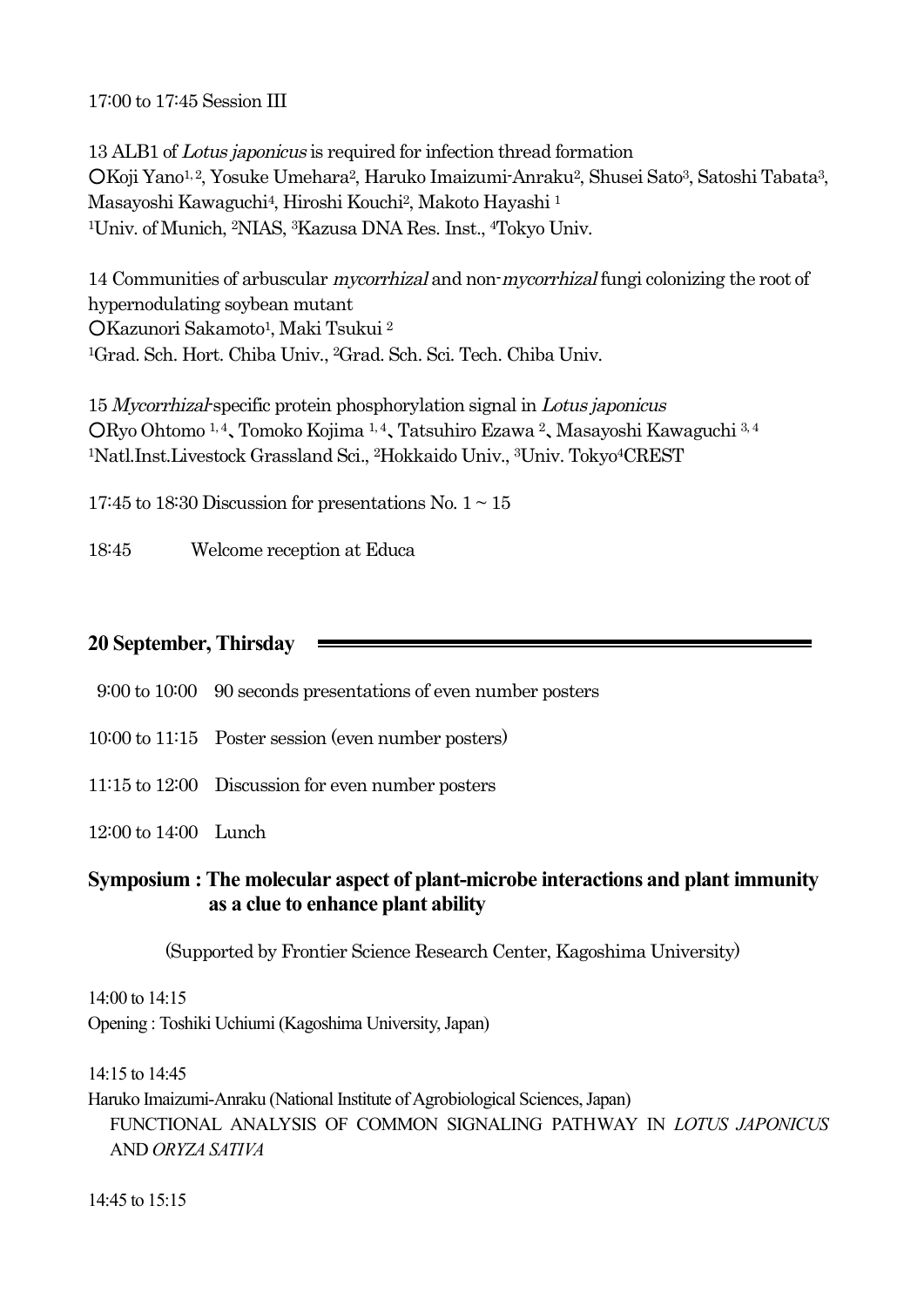Makoto Hayashi (University of Munich, Germany)

EPIDERMAL EVENTS FOR INFECTION OF RHIZOBIA: ROOT HAIR CURLING AND INFECTION

15:15 to 15:45

Krzysztof Szczyglowski (Agriculture and Agri-Food Canada, Canada) CYTOKININ, SECRETAGENT OF NODULATION

15:45 to 16:15

Martin Parniske (University of Munich, Germany) INTRACELLULARACCOMODATION OF SYMBIOTIC MICROBES BYPLANTS

16:15 to 16:40 Coffee Break

16:40 to 17:10

Ken-ichi Kucho (Kagoshima University, Japan) ROLES OF THE CLASS 1 PLANT HEMOGLOBIN IN SYBIOTIC NITROGEN FIXATION AS A MODULATOR OF NITRIC OXIDE

17:10 to 17:40

Hirofumi Yoshioka (Nagoya University, Japan) MAPKs SIGNALING REGULATES NITRIC OXIDE ASSOCIATED1-MEDIATED NO AND NADPH OXIDASE-DEPENDENT OXIDATIVE BURSTS IN *NICOTIANA BENTHAMIANA*

17:40 to 18:10

Ken Shirasu (RIKEN Plant Science Centre, Japan) COMMON COMPONENTS IN PLANTAND ANIMAL INNATE IMMUNITY SYSTEMS

19:00 Shokubiken Banquet at Shiroyama Kanko Hotel (shuttle busses will be available from Inamori Auditorium)

### **21 September, Friday**

- 9:00 to 10:00 90 seconds presentations of odd number posters
- 10:00 to 11:15 Poster session (odd number posters)
- 11:15 to 12:00 Discussion for odd number posters
- 12:00 to 13:00 Lunch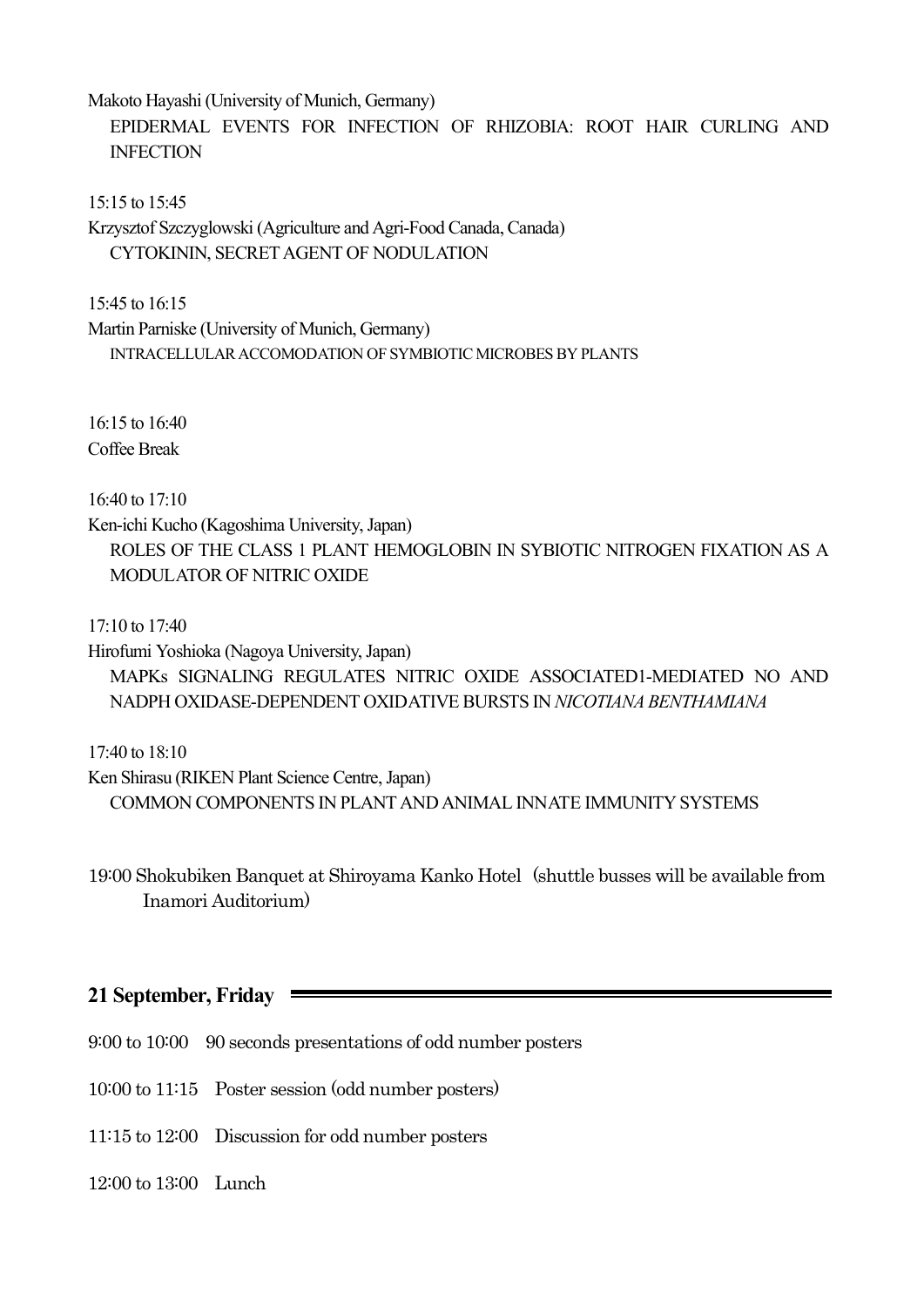13:45 to 15:30 Session IV

16 Biological resources and tools for functional genomics of rhizobium ○Yoshikazu Shimoda1, Hisayuki Mitsui2, Hiroko Kamimatsuse2, Kiwamu Minamisawa2, Satoshi Tabata1, Shusei Sato <sup>2</sup> 1Kazusa DNA Res. Inst., 2Tohoku Univ.

17 Exploration of gene repertoire in twenty endophytic bacteria in rice plants ○Takakazu Kaneko1, Kiwamu Minamisawa2, Yasukazu Nakamura 1, Akiko Watanabe1, Akiko Ono1, Manabu Yamada1, Mitsuyo Kohara1, Tadashi Sato2, Tadashi Abe2, Shima Eda2, Nirinya Sudtachat2, Hisayuki Mitsui2, Manav Itakura2, Satoshi Tabata <sup>1</sup> <sup>1</sup> Kazusa DNA Res.Inst., 2Tohoku Univ.

18 Activation of Sinorhizobium fredii USDA191 NodD1 in the presence of specific flavonoids: solubilization and stabilization ○Yohei Takada1, Won-Seok Kim2, Hari B Krishnan2, Hitoshi Ashida1, Ken-ichi Yoshida <sup>1</sup> 1Grad. Sch. Agr. Sci.Kobe Univ., <sup>2</sup>, 2Plant Genet. Res. Unit, Univ. of Missouri.

19 A study on nodule progression and maintenance factors of rhizobium Shino Suzuki<sup>1</sup>, Tadahiro Suzuki<sup>1</sup>, Seiji Wakao<sup>1</sup>, Kazuyoshi Kawahara<sup>2</sup>, Toshihiro Aono<sup>1</sup>, O Hiroshi Oyaizu <sup>1</sup>

<sup>1</sup> Biotechnology Res.Center,Univ. Tokyo,2College of Engineering, Kanto Gakuin Univ.

20 The identification of genes for modification of cyclic glucans and their role in symbiotic processes in Mesorhizobium loti ○Yasuyuki Kawaharada, Shima Eda, Hisayuki Mitsui, Kiwamu Minamisawa Graduate School of life Science, Tohoku Univ.

21 Two distinct catalases and nitrogen fixation in Mesorhizobium loti MAFF303099 ○Masaki Hanyu1,2, Hanae Fujimoto1, Kouhei Tejima1, Kazuhiko Saeki <sup>1</sup> <sup>1</sup> Nara Women's Univ.,2 Osaka Univ.

22 Comparison of rhizosphere microbial communities among plant families. ○Atsushi Okubo, Shuichi Sugiyama Hirosaki Univ.

15:30 to 16:15 Disuccion for presentation No. 16 – 22.

16:15 Closing and Departure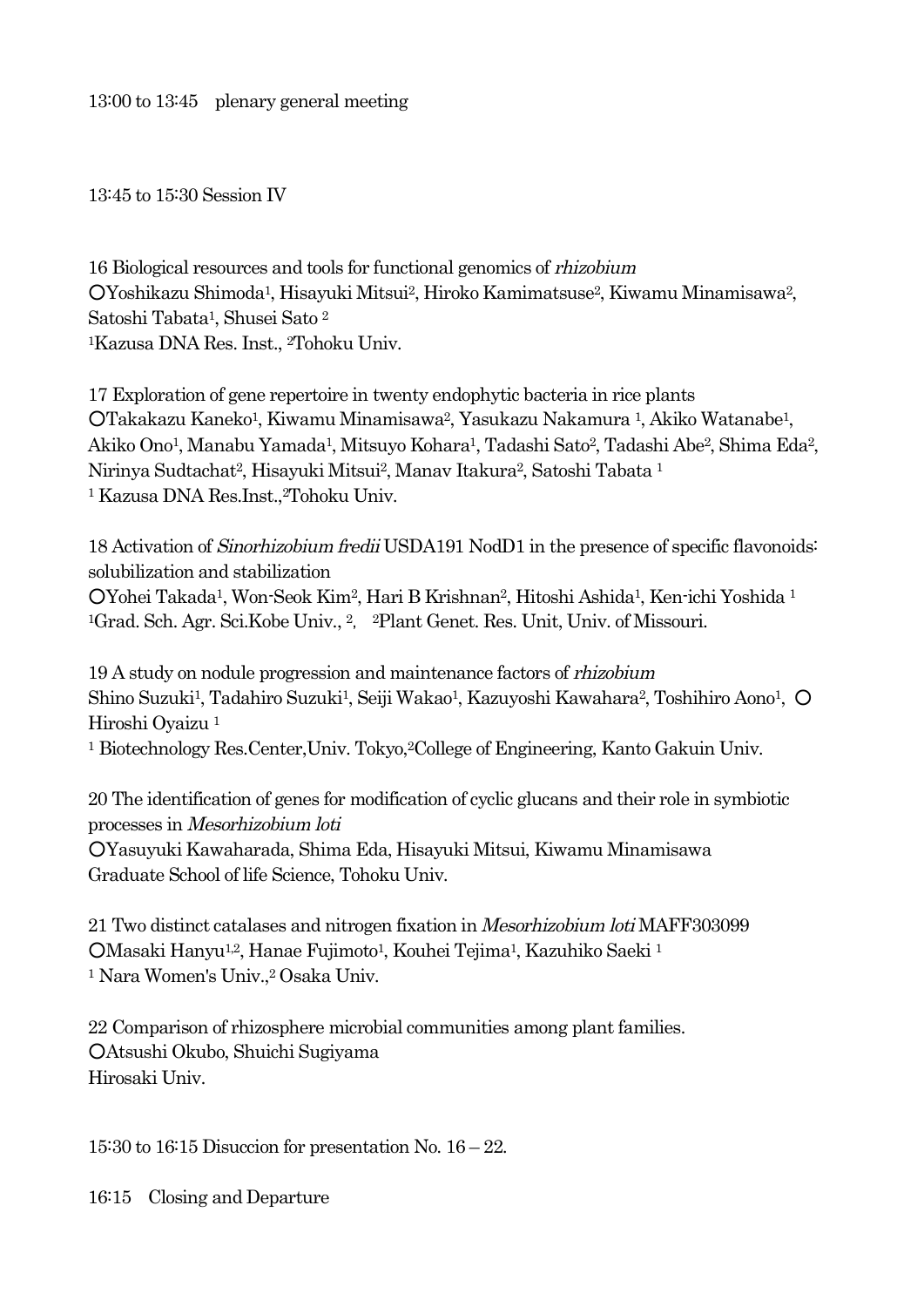# 2007 JSPMI Poster presentation program

#### **Even numbers, 20 September, Wednesday 9:00** - **11:15 Odd numbers, 21 September,Thursday 9:00** - **11:15**

P1 Effect of Temperatures on the Global Expression of Bradyrhizobium japonicum USDA 110 in Response to Soybean Seed Extract and Genistein

OMin Wei<sup>1</sup>, Takuji Ohwada<sup>1</sup>, Tadashi Yokoyama<sup>2</sup>, Kiwamu Minamisawa<sup>3</sup>, Hisayuki Mitsui<sup>3</sup>, Manabu Itakura3, Takakazu Kaneko4, Satoshi Tabata4, Kazuhiko Saeki5, Hirofumi Oomori6, Shigeyuki Tajima7, Toshiki Uchiumi8, Mikiko Abe <sup>8</sup>

1Obihiro Univ of Agriculture and Veterinary Medicine, 2Tokoyo Univ of Agriculture and Technology, 3Tohoku Univ, 4Kazusa DNA Res.Inst, 5Nara Women`s Univ, 6Osaka Univ, 7Kagawa Univ, 8Kagoshima Univ,

P2 Endophytic diazotrophs in sweet potatoes ○JunkoTerakado1,2,Yoshinari Ohwaki1,Fukuyo Tanaka1,Tadakatsu Yoneyama3,Shinsuke Fujihara <sup>1</sup> <sup>1</sup>NARC,<sup>2</sup>JSPS, <sup>3</sup>Univ.Tokyo

P3 Improvement of the chimeric gene reporter for RIVET to detect genes that express during establishment of symbiosis ○Eriko Ishida1, Elina Mishima1, 2, Kazuhiko Saeki <sup>1</sup>

1Nara Women's Univ.,2Osaka Univ.

P4 Isolation of bacterial endophyte in Lotus japonicus Yasuyuki Kawaharada<sup>1</sup>, Manabu Itakura<sup>1</sup>, Takakazu Kaneko<sup>2</sup>, Sima Eda<sup>1</sup>, Hisayuki Mitsui<sup>1</sup>, Satoshi Tabata<sup>2</sup>, OKiwamu Minamisawa<sup>1</sup>

1Tohoku Univ., 2Kazusa DNA Res. Inst.

P5 Regulation of symbiosis mediated by bacterial DNA adenine methylation  $\bigcirc$ Hiroyuki Ichida<sup>1,2</sup>, Tomoki Matsuyama<sup>3</sup>, Tomoko Abe<sup>2</sup> and Takato Koba <sup>1</sup> 1Graduate School of Science and Technology, Chiba Univ., 2Nishina Center and 3Discovery Res. Inst., RIKEN

P6 Genetic transformation of the nitrogen-fixing bacterium Frankia ○Ken-ichi Kucho, Kentaro Kakoi, Masatoshi Yamaura, Toshiki Uchiumi, Mikiko Abe Department of Chemistry and Science, Faculty of Science, Kagoshima University

P7 Nodule bacteria of *Acacia mangium* after the forest fire in East Kalimantan, Indonesia ○Aiko Setoyama1, Iida Atsushi1, Titik K. Prana2, Eiji Suzuki3, Ken-ichi Kucho4, Toshiki Uchiumi4, Shiro Higashi4, Mikiko Abe <sup>4</sup>

<sup>1</sup> Grad. Sc. Sci & Eng.,Kagoshima Univ., <sup>2</sup> Res. Center for Biology, LIPI Indonesia, <sup>3</sup> Dept. Earth & Environ. Sci., Kagoshima Univ., 4Dept. Chem & Biosci.,Kagoshima Univ.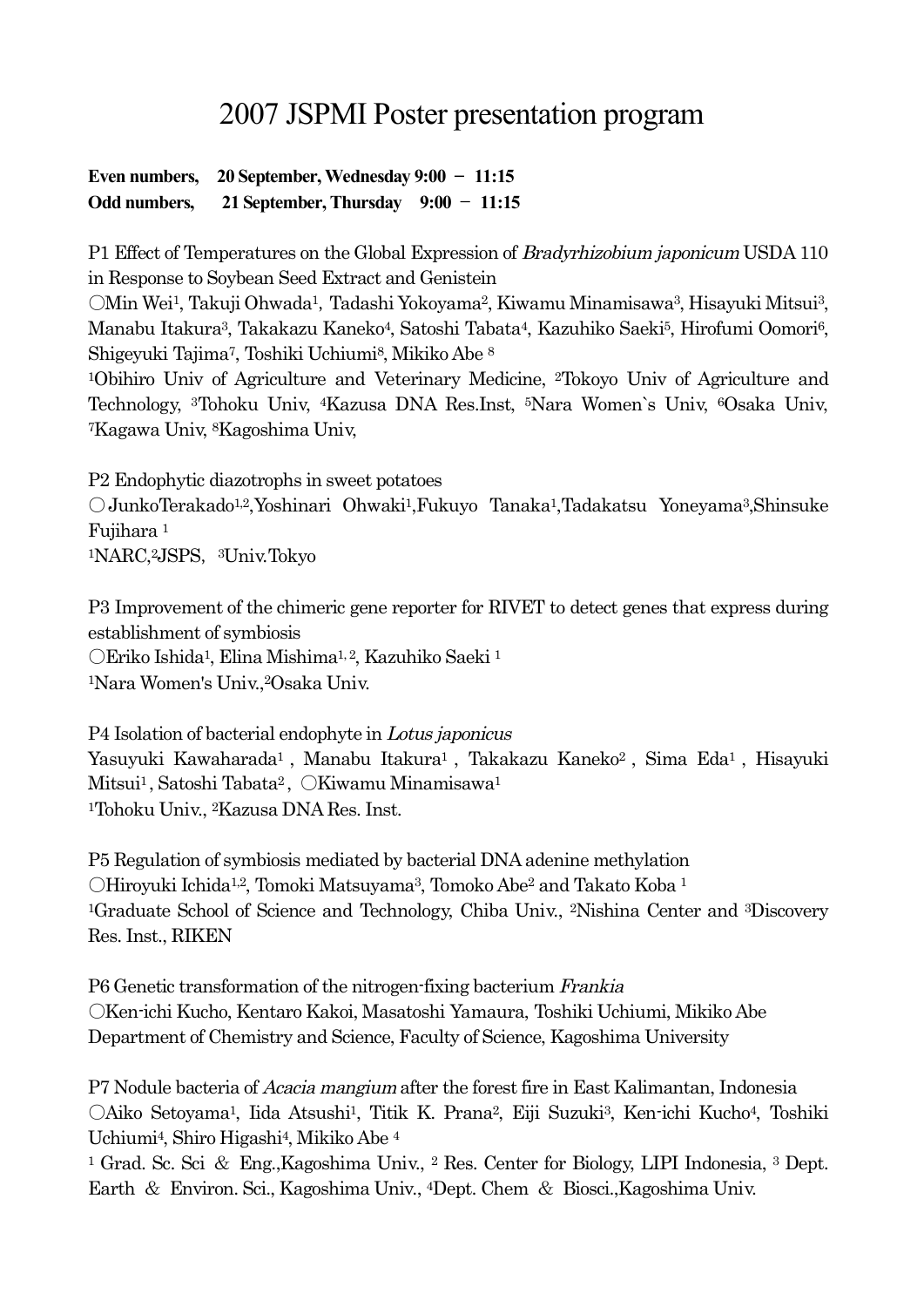P8 RFLP analysis of Frankia in the nodules of actinorhizal plants growing under natural conditions ○Yuki Nagashima, Hiroyuki Masuda and Hideo Sasakawa Grad. Sch. of Natur. Sci. & Tech., Okayama Univ.

P9 Characterization of NO-inducing lipopolysaccharides from Mesorhizobium loti ○Hashimoto Masahito1, Daishi Honda1, Kenji Kajiyama1, Yasuo Suda1, Maki Nagata2, Ken-ichi Kucho3, Mikiko Abe3, Toshiki Uchiumi <sup>3</sup>

<sup>1</sup> Dept. of Nanostruct. & Adv. Mater., Kagoshima Univ., <sup>2</sup> Grad. Sch. of Sci. & Tech., Kagoshima Univ., <sup>3</sup> Dept. of Chem. & Biosci., Kagoshima Univ.

P10 Screening for the Frankia gene specifically induced by root exudate of host plant ○Masatoshi Yamaura1, Mikiko Abe2, Toshiki Uchiumi2, Shiro Higashi2, Ken- ichi Kucho <sup>2</sup> 1Gradutate School of Science and Engineering, Kagoshima University, 2Facutly of Science, Kagoshima University

P11 Characterization of Sinorhizobium meliloti TolC and its role in symbiosis ○Yukiko Mori, Shima Eda, Hisayuki Mitsui, Kiwamu Minamisawa Graduate School of Life Sciences, Tohoku University

P12 Behavior of *Arabidopsis* roots inoculated with isolates form rhizosphere soil ○Hiroshi Akasaka, Jun Wasaki, Yoshimi Tanaka, Susumu Ito CRIS, Hokkaido Univ.

P13 Heterologous complementation analysis of *Sinorhizobium meliloti bacA* mutant with the bacA homologue of Mesorhizobium loti MAFF303099

○Jumpei Maruya1,2, Artur Muszynski3, Russell W Carson3, Kazuhiko Saeki <sup>1</sup>

1Department of Biological Sciences, Faculty of Science, Nara Women's Univ., Nara, Japan 2Department of Biological Sciences, Guraduate School of Science, Osaka Univ., Osaka, Japan 3Complex Carbohydrate Research Center, Univ. of Geogia, Athens, GA, USA

P14 Effects of crushed bamboos mulch of the growth and the nodulation of soybean(*Glycine* max L. Merrill)

○Hisako Watanabe1, Takeo Yamakawa <sup>2</sup>

1Division of Bioresource and Bioenvironmental Sciences,Kyushu University, 2Faculty of agriculture,Kyushu University

P15 Exploration of genes for competitive nodulation by signature- tagged mutagenesis in Bradyrhizoibium japonicum.

○Takashi Okubo, Hisayuki Mitsui, Shima Eda, Kiwamu Minamisawa Graduate School of Life Sciences,Tohoku University

P16 The role of *ncr* genes in differentiation of bacteroids of non-galegoide symbiotic system.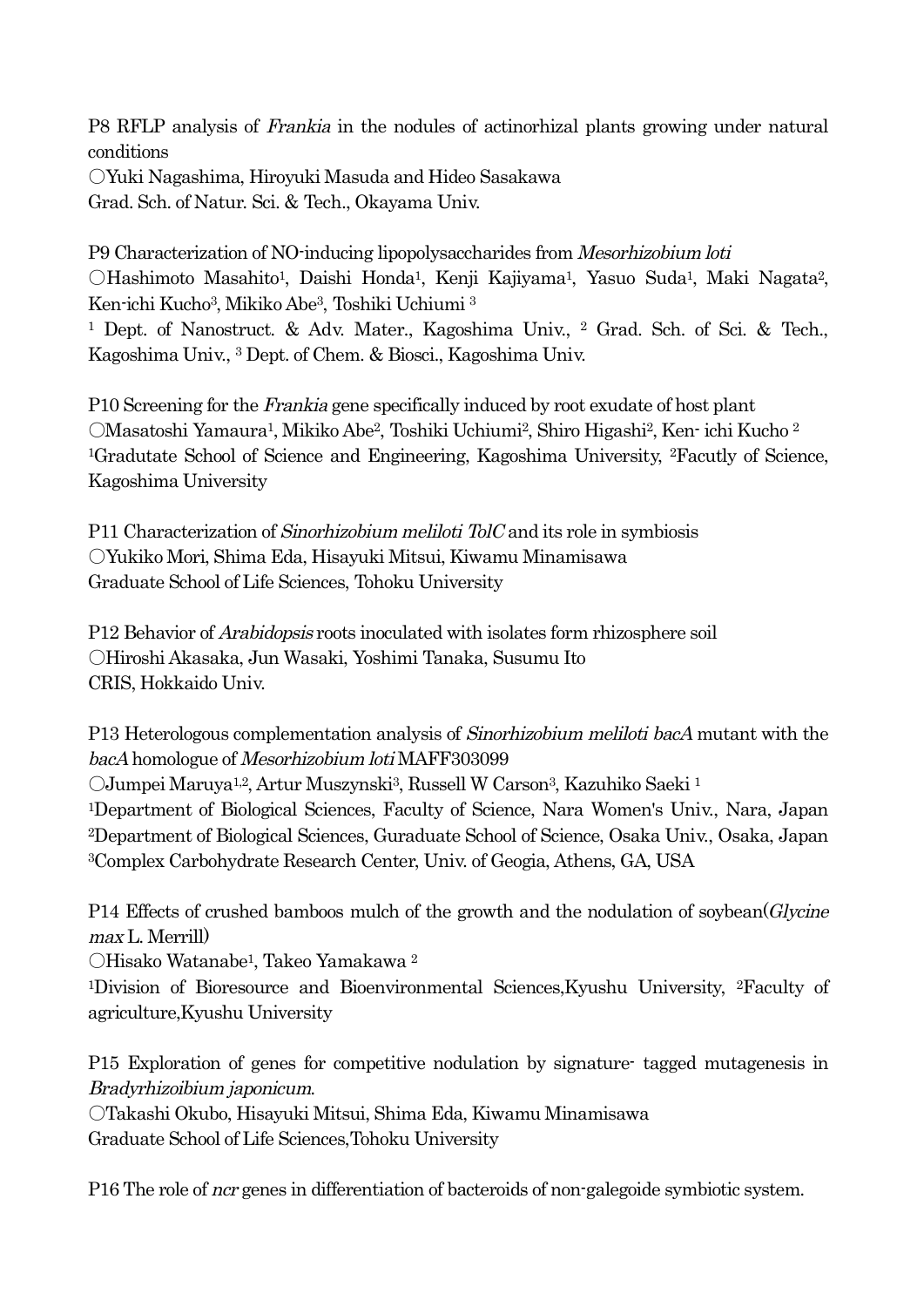○Grigor ZEHIROV1, Peter MERGAERT2, Hironobu ISHIHARA3, Toshiki UCHIUMI4, Benoit ALUNNI2, Willem Van de VELDE2, Adam KONDOROSI2, and Eva KONDOROSI <sup>2</sup> 1Institute of Plant Physiology, BAS, 2Institut de Sciences du Végétal-CNRS, 3Grad. Sc. Sci. & Eng., Kagoshima Univ., 4Faculty of Science, Kagoshima University

P17 Comparative study of responses on 3 phylogenetically different Bradyrhizobium groups to diverse flavonoids in terms of nodY-lacZ expression ○Tadashi Yokoyama Tokyo University of Agriculture and Technology

P18 Bacteroids in L. japonicus nodule expressing NCR gene of M. truncatula

○Hironobu Ishihara1, Grigor Zehirov2, Benoit Alunni3, Willem Van de Velde3, Peter Mergaert3, Kenichi Kucho2, Mikiko Abe2, Toshiki Uchiumi 21Graduate School of Science and Engineering, Kagoshima University, 2Faculty of Science, Kagoshima University, 3Institut de Sciences du Vegetal-CNRS

P19 Functional difference of two catalases under free-living and symbiotic conditions in Mesorhizobium loti MAFF303099

○Hanae Fujimoto1, Masaki Hanyu1,2, Kouhei Tejima1, Kazuhiko Saeki <sup>1</sup> <sup>1</sup> Nara Women's Univ.,<sup>2</sup> Osaka Univ.

P20 Inducement of cluster root formation in white lupin by rhizobacteria. ○Yusuke Unno12, Takuro Shinano3, Mitsuru Osaki <sup>1</sup> 1Grad. Agric., Hokkaido Univ., 2JSPS, 3CRIS, Hokkaido Univ.

P21 Characterization of mitochondrial proteins from Lotus japonicus and soybean nodules. ○Hatthaya Arunothayanan1,Mika Nomura2, Shigeyuki Tajima3, <sup>1</sup> Faculty of Agriculture, Kagawa university

#### P22 Mutation of GmNFR1 gene in non-nodulating soybeans

○ Masaki Hayashi1,Michiyo Arai2,Yosuke Umehara1,Zhengjun Xia1,Shoichiro Akao3,Kazunori Sakamoto4,Hiroshi Kouchi1 and Kyuya Harada <sup>1</sup> 1Natl. Inst. Agrobiol. Sci., 2Fukushima Agri. Tech. Centre, 3Fac. Agri. Univ. Miyazaki, 4Grad. Sch. Hort. Chiba Univ.

P23 Screening of nitrogen fixation related bacteroid proteins in soybean.  $O$ Ayaka Noda<sup>1</sup>, DAO VAN TAN<sup>1</sup>, Rie Hamaguti<sup>1</sup>, Kensuke Kato<sup>1</sup>, Kiwamu Minamizawa<sup>2</sup>, Manabu Itakura<sup>2</sup>, Mika Nomura<sup>1</sup>, Sigeyuki Tajima <sup>1</sup> 1Faculty of Agriculture, Kagawa Univ, 2Department of Life science, Tohoku Univ

P24 Functional analysis of receptor-like kinase genes of Lotus japonicus ○Yoshikazu Shimoda<sup>1</sup>, Yasukazu Nakamura<sup>1</sup>, Satoshi Tabata<sup>1</sup>, Shusei Sato <sup>1</sup> 1Kazusa DNA Res. Inst.

P25 Genetic and chemical analysis of Nops, nodulation outer proteins, candidates secreted by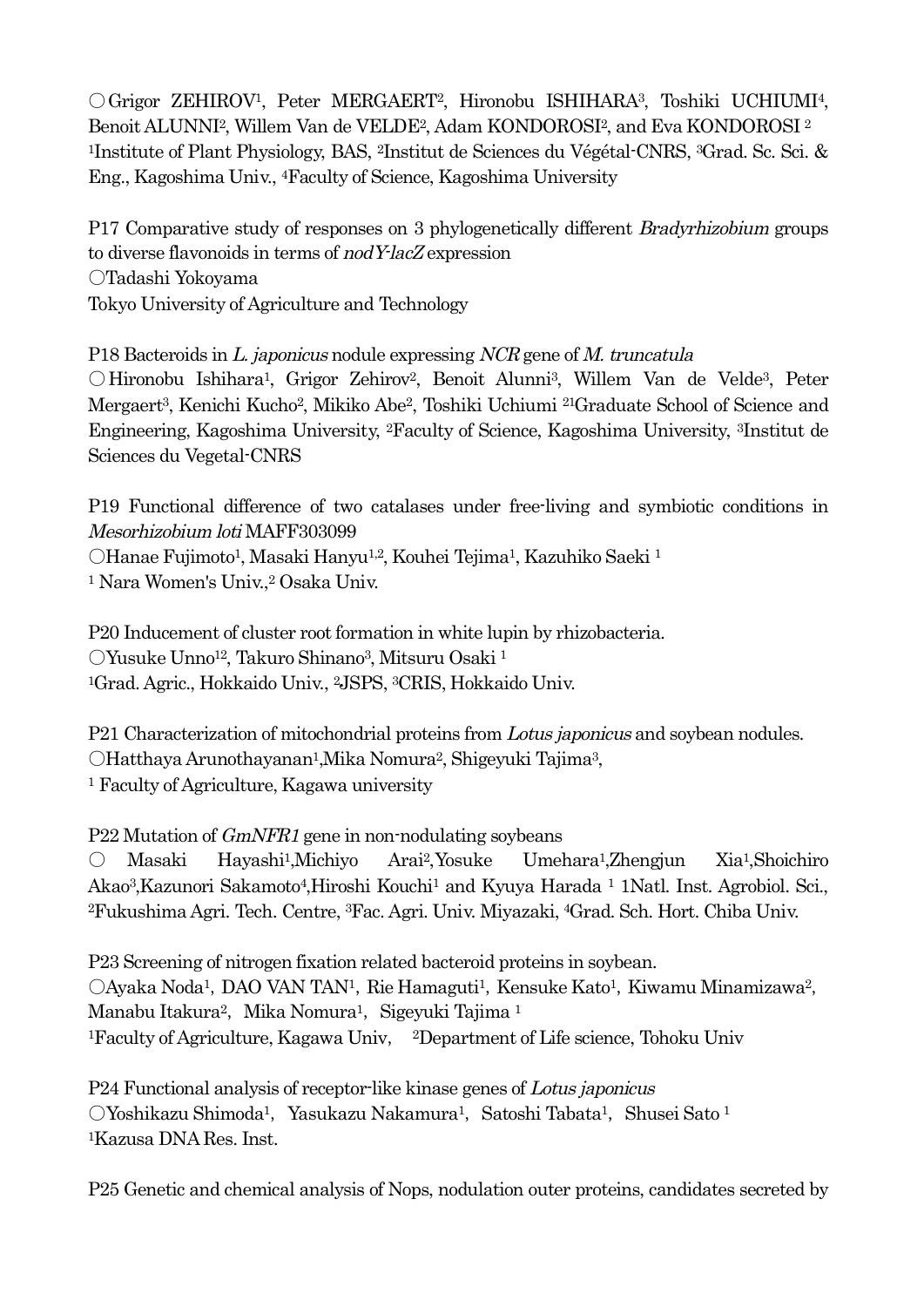the type III secretion system in Mesorhizobium loti MAFF303099 ○Saori Okabe1, Shin Okazaki2, Michael Göttfert2, Kazuhiko Saeki <sup>11</sup> Nara Women's Univ., <sup>2</sup> Dresden University of Technology

P26 Expression and functional analysis of LjPDR1 ○Akifumi Sugiyama1,Nobukazu Shitan1, Shusei Sato2,Satoshi Tabata2,Kazufumi Yazaki <sup>1</sup> 1Rish, Kyoto University, 2Kazusa DNA Res. Inst.

P27 Effect of Difference of Inoculation Method and Inoculum density of Bradyrhizobium japonicum USDA110 on Production of Soybean (Glycine max L. Merr.)

○Youko Fukushima1, Takeo Yamakawa <sup>2</sup>

1Division of Bioresource and Bioenviromental Sciences, Kyushu Univ., 2Faculty of agriculture, Kyushu Univ.

P28 Analysis of ABCB-type ATP-binding cassette proteins responding to nodule formation in Lotus japonicus ○Kojiro Takanashi1, Akifumi Sugiyama1, Shusei Sato2, Satoshi Tabata2, Kazufumi Yazaki <sup>1</sup> 1Kyoto Univ, <sup>2</sup> Kazusa DNA Res.Inst.

P29 Characteristics of *Bradyrhizobium japonicum* isolated from soybean nodules cultivated in a heavy soil upland field converted from paddy field. ○Takashi Sato, Sayuri Yoshimoto, Yui Nakamura, Yoshihiro Kaneta Dept. Biol. Sci., Akita Pref. Univ.

P30 Responses of Lotus japonicus to symbiotic and pathogenic bacteria ○Maki Nagata1, Yoshikazu Shimoda2, Fuyuko Shimoda-Sasakura3, Ei-ichi Murakami1, Akihiro Suzuki4, Mikiko Abe5, Ken-ichi Kucho5, Shiro Higashi5, Toshiki Uchiumi <sup>5</sup> <sup>1</sup>Grad. Sc. Sci & Eng., Kagoshima Univ., <sup>2</sup>Kazusa DNA Res. Inst., <sup>3</sup>FSRC., Kagoshima Univ., <sup>4</sup> Fac. Agr., Saga Univ., 5Fac. Sci., Kagoshima Univ.

P31 β-Phenethylamine production in legume root nodules -Cross inoculation test of rhizobia isolated from soybean and peanut- OTakuya Ando<sup>1</sup>, Hiroko Sawada<sup>2</sup>, Junko Terakado<sup>2, 3</sup>, Shinsuke Fujihara <sup>1, 2</sup> <sup>1</sup>Univ.Tsukuba, <sup>2</sup>NARC, <sup>3</sup>JSPS

P32 Screening of symbiotic SNARE genes of Lotus japonicus. ○Misa Komi1, Tomomi Manabe1, Kumina Nagaoka1, Erika Asamizu2, Shuusei Sato2, Satoshi Tabata2, Kaoru Takegawa1, Mika Nomura1, Sigeyuki Tajima <sup>1</sup> 1Faculty of Agriculture, Kagawa Univ.2Kazusa DNA Research Institute

P33 Plant transformation by rhizobitoxine-producing Agrobacterium tumefaciens ○Ryota Haramaki1, Masayuki Sugawara1, Satoko Nonaka2, Hiroshi Ezura2, Shima Eda1, Hisayuki Mitsui1, Kiwamu Minamisawa <sup>1</sup>

1Graduate School of Life Sciences, Tohoku University, 2Gene Research Center, Graduate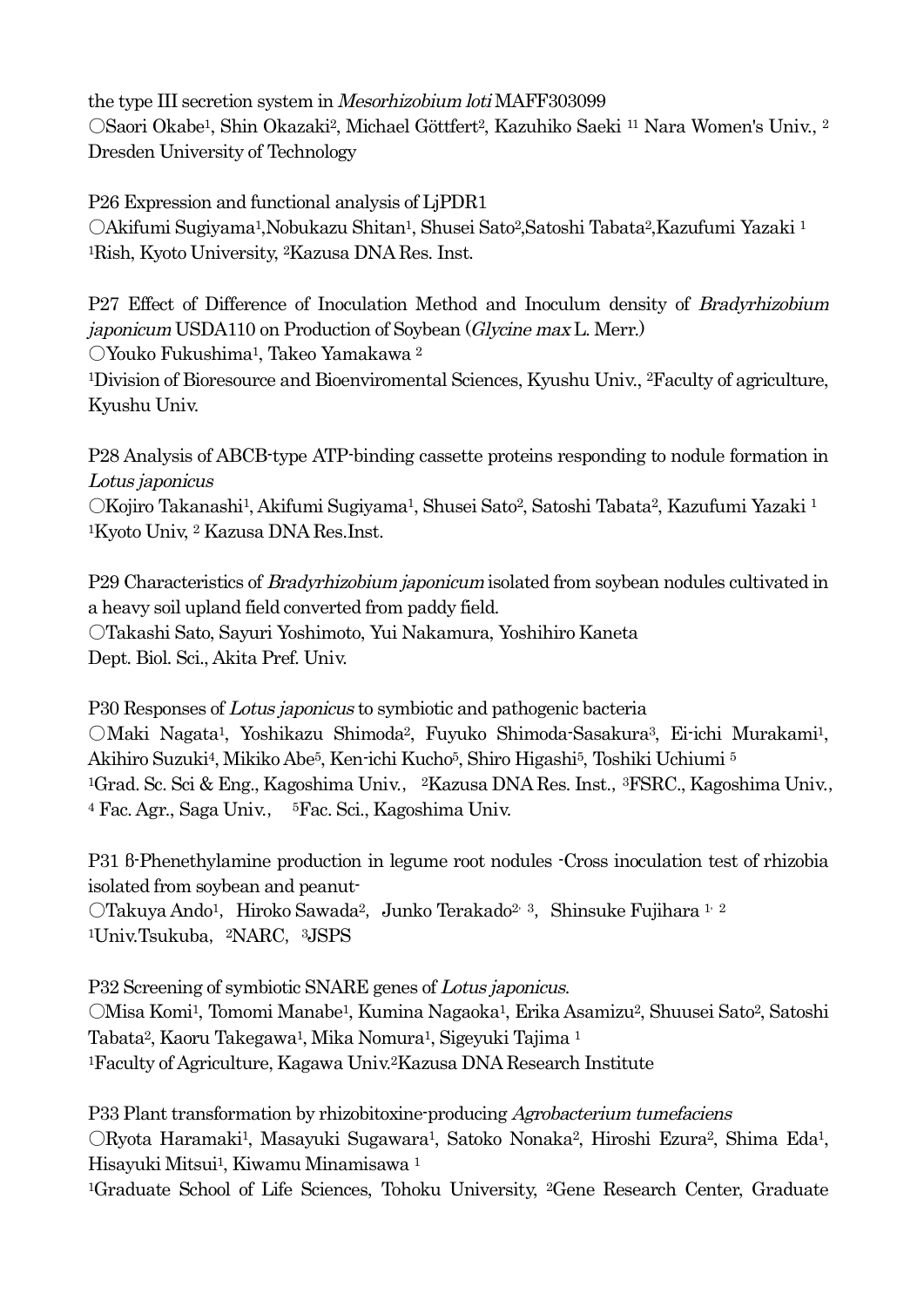School of Life and Environmental Sciences, University of Tsukuba

P34 Characterization of enf (enhanced nitrogen fixation) mutants of Lotus japonicus ○ Youichiro Imazato1,Ayaka Yamauchi1,Akiyoshi Tominaga1,Toyoaki Anai1,Toshiki Uchiumi2,Mikiko Abe2,Ken-ichi Kucho2,Shiro Higashi2,Masatsugu Hashiguchi3,Ryo Akashi3,Shusei Sato4,Takakazu Kaneko4,Satoshi Tabata4,Susumu Arima1,\* Akihiro Suzuki <sup>1</sup> <sup>1</sup> Saga Univ.,<sup>2</sup>Kagoshima Univ., <sup>3</sup>Univ. of Miyazaki, <sup>4</sup>Kazusa DNA Res.Inst.

P35 Regulatory mechanisms of salicylic acid biosynthesis in Arabidopsis bah1 mutant ○Takashi Yaeno1, Koh Iba <sup>2</sup>

1Grad. Sch. Systems Life Sciences, Kyushu Univ., 2Dept. Biol., Kyushu Univ.

P36 Functional analysis of FEN1 that controls nitrogen fixing activity in nodules of Lotus japonicus

○ Tsuneo Hakoyama1,3, Kaori Niimi1, Hirokazu Watanabe1, Ryohei Tabata1, Junichi Matsubara1, Shusei Sato2, Yasukazu Nakamura2, Satoshi Tabata2, Haruko Imaizumi-Anraku3, Masayoshi Kawaguchi4, Hiroshi Kouchi3, Norio Suganuma <sup>1</sup> <sup>1</sup>Aichi Univ. of Edu.,<sup>2</sup>Kazusa DNA Research Inst.,<sup>3</sup>NIAS,<sup>4</sup>Univ. of Tokyo

P37 Cell biological analyses of *Arabidopsis* defense response against powdery mildew infection

○Noriko Inada1、Yohsuke Moriyama1、Wong Hann Ling <sup>2</sup>

<sup>1</sup> NAIST, Grad. Schl of Bioscience, Plant Unit, 2NAIST, Grad. Schl of Bioscience, Plant Molecular Genetics

P38 The role of HAR1 in defense mechanism against Pseudomonas syringae in Lotus japonicus.

○Tomomi Nakagawa1,Kasumi Takeuchi1,Masayoshi Kawaguchi2,3,Hiroshi Kouchi <sup>1</sup> 1NIAS, 2Tokyo Univ., <sup>3</sup> JST/CREST

P39 Isolation of a high activity nitrogen fixer, Paenibacillus sp. IM2-2 from the root-inside of gramineous plant, Poa acroleuca

○Tetsuya Nagashima, Hitoshi Takeuchi, Ruiko Shibayama, Takeshi Uozumi Graduate School of Agriculture, Meiji University

P40 Nitric oxide generation against plant pathogen in the leaf of Lotus japonicus ○Ei-ichi Murakami1, Maki Nagata1, Kucho Ken-ichi2, Mikiko Abe2, Akihiro Suzuki3, Shiro Higashi2, Toshiki Uchiumi <sup>2</sup>

1Grad. Sc. Sci & Eng., Kagoshima Univ., 2Fac. Sci., Kagoshima Univ., 3Fac. Agr., Saga Univ.

P41 Isolation of a novel nitrogen fixer, *Acinetobacter* sp. AM12 from the rhizosphere of Miscanthus sinensis

○Hitoshi Takeuchi, Tetsuya Nagashima, Ruiko Shibayama, Masayoshi Baba, Takeshi Uozumi Graduate School of Agriculture, Meiji University